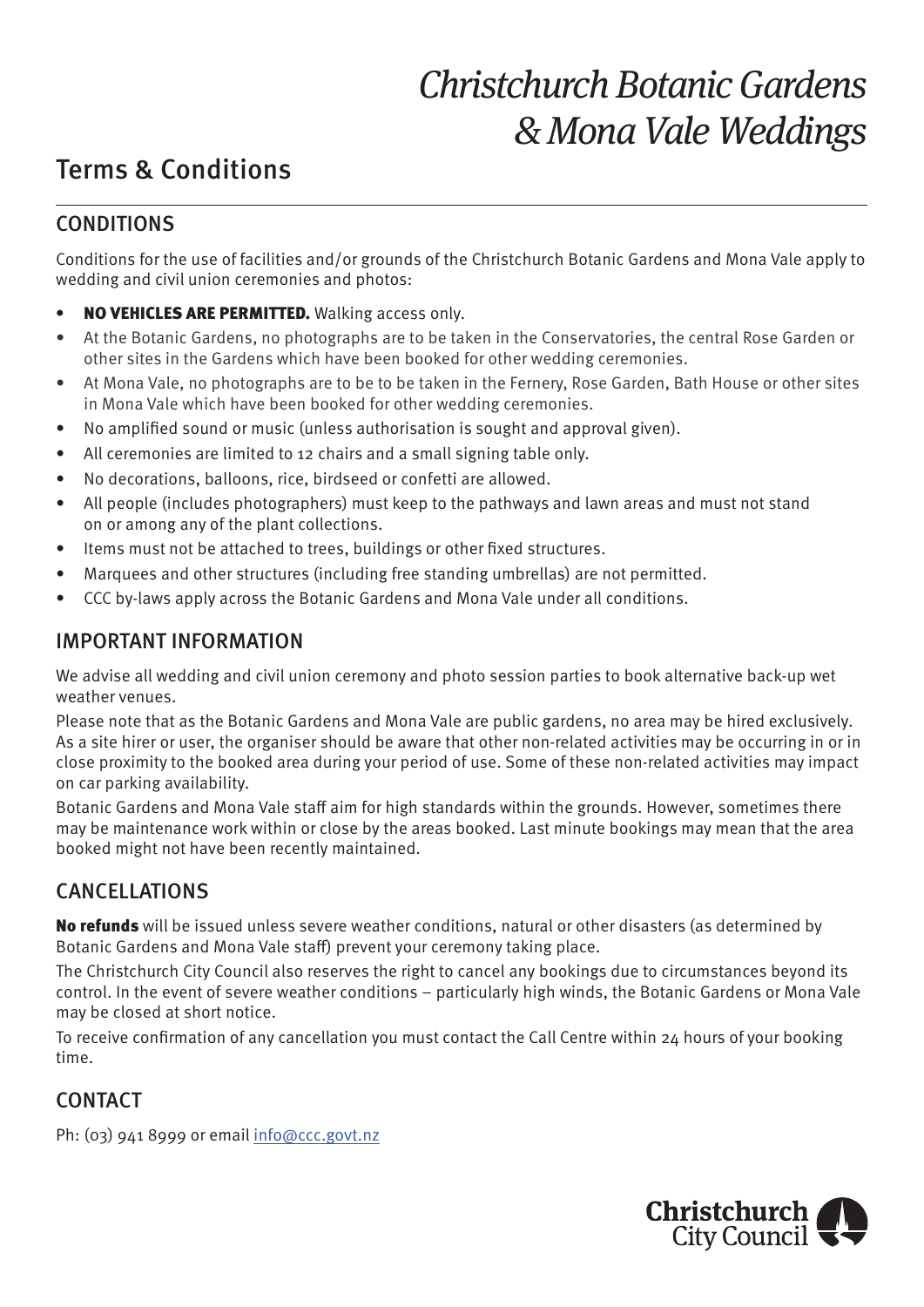## **Christchurch Botanic Gardens**

#### Wedding Locations

N

Five bookable sites available Rolleston Avenue, Central City, Christchurch 8013



Water Garden Lawn 100 people

Cockayne Memorial Garden up to 50 people

Azalea and Magnolia Garden **Christchurch Botanic Gardens** up to 100 people

Pinetum up to 100 people

Daffodil Woodland 100+ people

visitor centre, ilex café and function room

Band Rotunda up to 40 people